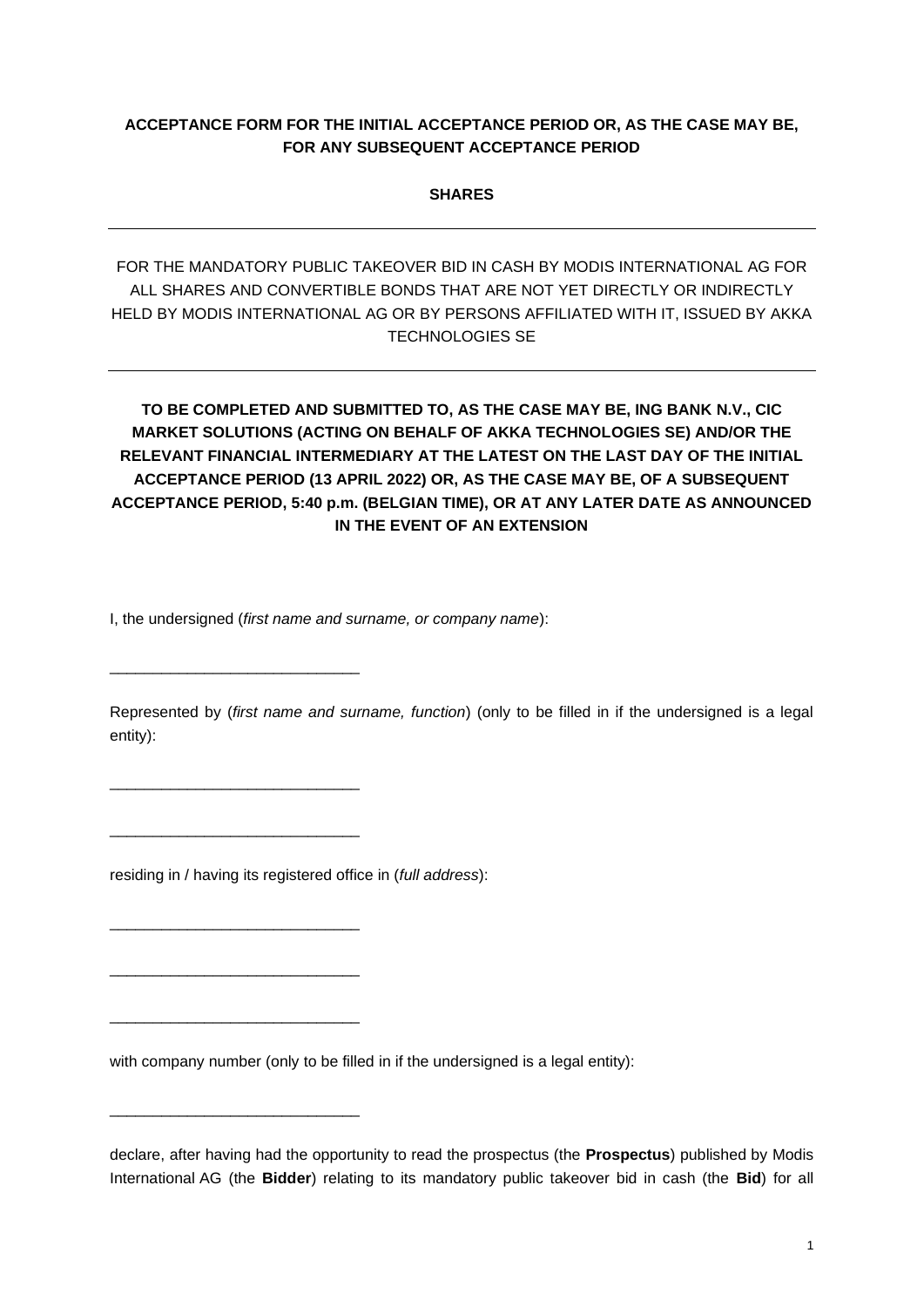shares (the **Shares**) and convertible bonds (the **Convertible Bonds**) issued by AKKA Technologies SE (the **Target**), which are not already directly or indirectly held by the Bidder or by persons affiliated with it, that:

- (i) I accept the terms of the Bid described in the Prospectus;
- (ii) I agree to transfer the Shares identified in this Acceptance Form, which I fully own, to the Bidder, in accordance with the terms described in the Prospectus, for a bid price amounting to EUR 49 per Share;
- (iii) I shall transfer the Shares in accordance with the acceptance procedure described in the Prospectus; and
- (iv) I acknowledge that all warranties, guarantees, representations and undertakings deemed to be given, done or made by me under the Prospectus with respect to (the transfer of) these Shares, are incorporated in this Acceptance Form.

| <b>Shares</b> |                                                                                                |                                                                                                                                                                                                                                                                                                                                                                         |  |
|---------------|------------------------------------------------------------------------------------------------|-------------------------------------------------------------------------------------------------------------------------------------------------------------------------------------------------------------------------------------------------------------------------------------------------------------------------------------------------------------------------|--|
| <b>Number</b> | <b>Form</b>                                                                                    | <b>Instructions</b>                                                                                                                                                                                                                                                                                                                                                     |  |
| .             | Dematerialised<br>form<br>in<br>(corresponding<br>France to au porteur)                        | These Shares are available on my securities<br>account with the following details:                                                                                                                                                                                                                                                                                      |  |
|               |                                                                                                | Name bank:<br>BIC/SWIFT:                                                                                                                                                                                                                                                                                                                                                |  |
|               |                                                                                                | I instruct my financial intermediary where I hold<br>these Shares and authorise each director of the<br>Target and of the Bidder, each acting alone and<br>with full power of substitution, to immediately<br>transfer these Shares from my securities account<br>to (ING Bank N.V. to the benefit of) the Bidder.                                                      |  |
|               | Externally administrated<br>form (corresponding in<br>France<br>to<br>nominatif<br>administré) | These Shares are available on my securities<br>account with the following details:<br>Name bank:<br><b>BIC/SWIFT:</b>                                                                                                                                                                                                                                                   |  |
|               |                                                                                                | I instruct my financial intermediary where I hold<br>these Shares and authorise each director of the<br>Target and of the Bidder, each acting alone and<br>with full power of substitution, to immediately<br>transfer these Shares, as the case may be after<br>having converted them in dematerialised form (au<br>porteur), to (ING Bank N.V. to the benefit of) the |  |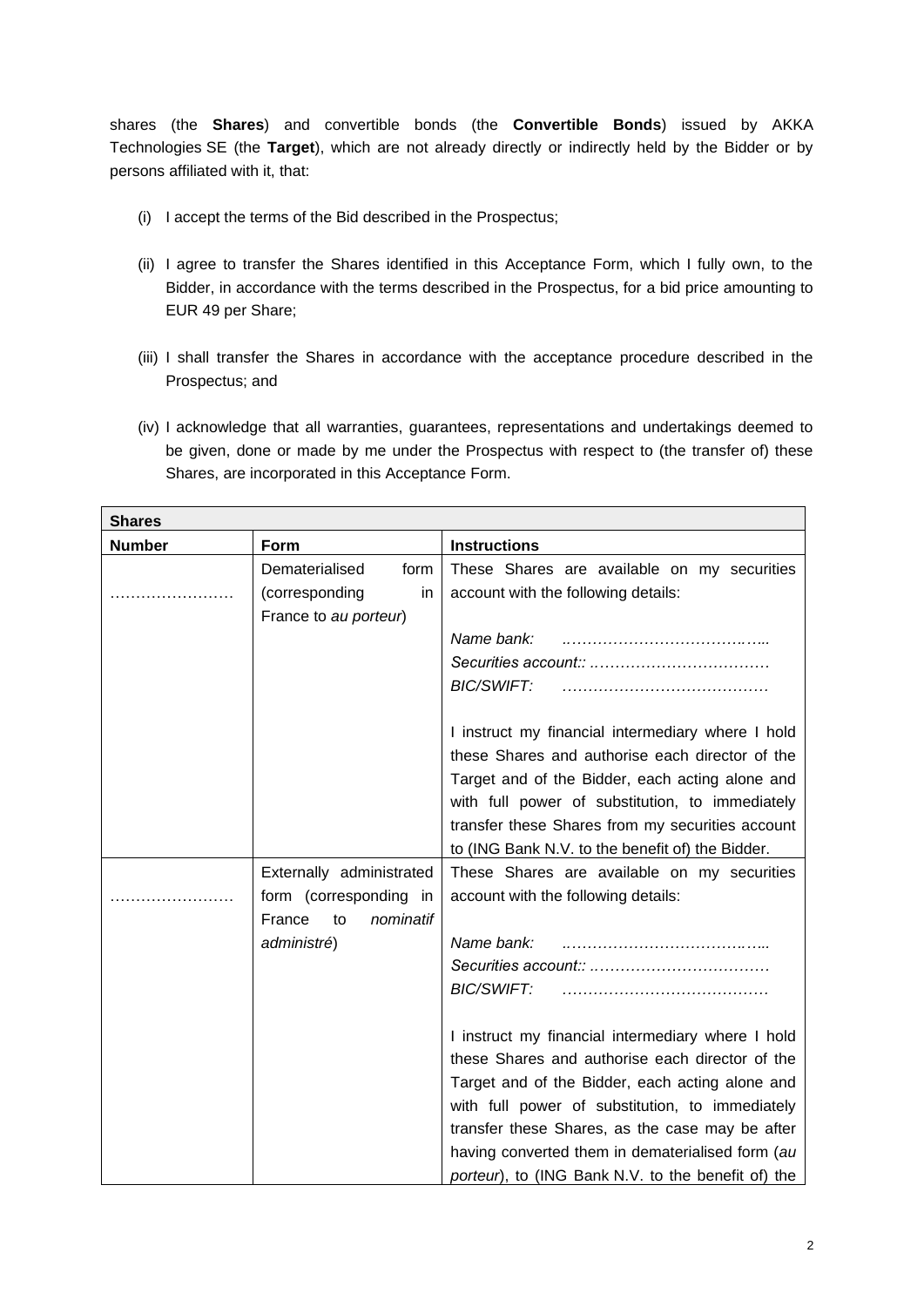|  |                          | Bidder.                                            |
|--|--------------------------|----------------------------------------------------|
|  | Registered<br>form       | The following documents are attached to this       |
|  | (corresponding<br>in     | form:                                              |
|  | France to nominatif pur) | evidence of recordation in the Target's            |
|  |                          | (electronic or physical) share register; and       |
|  |                          | for natural persons: a copy of my identity         |
|  |                          | card or passport containing a signature            |
|  |                          | specimen; or                                       |
|  |                          | for legal entities: a certified copy of the        |
|  |                          | articles of association of the Shareholder,        |
|  |                          | evidence of whom can validly represent             |
|  |                          | the Shareholder, the power of attorney, if         |
|  |                          | any, and a copy of the identity card or            |
|  |                          | passport containing a signature specimen           |
|  |                          | of the person(s) competent to represent            |
|  |                          | Shareholder who executed the<br>the                |
|  |                          | Acceptance Form.                                   |
|  |                          | I hereby request that (i) these Shares will be     |
|  |                          | transferred, as the case may be after having       |
|  |                          | converted them in dematerialised form (au          |
|  |                          | porteur), to (ING Bank N.V. to the benefit of) the |
|  |                          | Bidder, (ii) the transfer and/or the conversion in |
|  |                          | dematerialised form (au porteur) of these Shares   |
|  |                          | will be duly recorded in the Target's share        |
|  |                          | register, and, to that end, I authorise CIC Market |
|  |                          | Solutions and each director of the Target and of   |
|  |                          | the Bidder, each acting alone and with full power  |
|  |                          | of substitution, to sign the share register in my  |
|  |                          | name and on my behalf and to perform any action    |
|  |                          | necessary or useful to that end.                   |

Shareholders holding Shares in more than one form should submit separate Acceptances Forms for each form of Shares:

- for Shares held (i) in dematerialised form (corresponding in France to *au porteur*) on a securities account, (ii) in externally administrated registered form (corresponding in France to *nominatif administré*), or (iii) in registered form (corresponding in France to *nominatif pur*) recorded in the electronic share register held by CM-CIC MARKET SOLUTIONS this form must be submitted to the financial intermediary where such Shares are held;
- for Shares held in registered form (corresponding in France to *nominatif pur*) recorded in the physical share register held by the Target or the electronic share register held by CM-CIC MARKET SOLUTIONS, this form must be submitted to CIC MARKET SOLUTIONS, acting on behalf of the Target.

I hereby request that, on the Settlement Date, the Bid Price of the offered Shares be credited to the following account: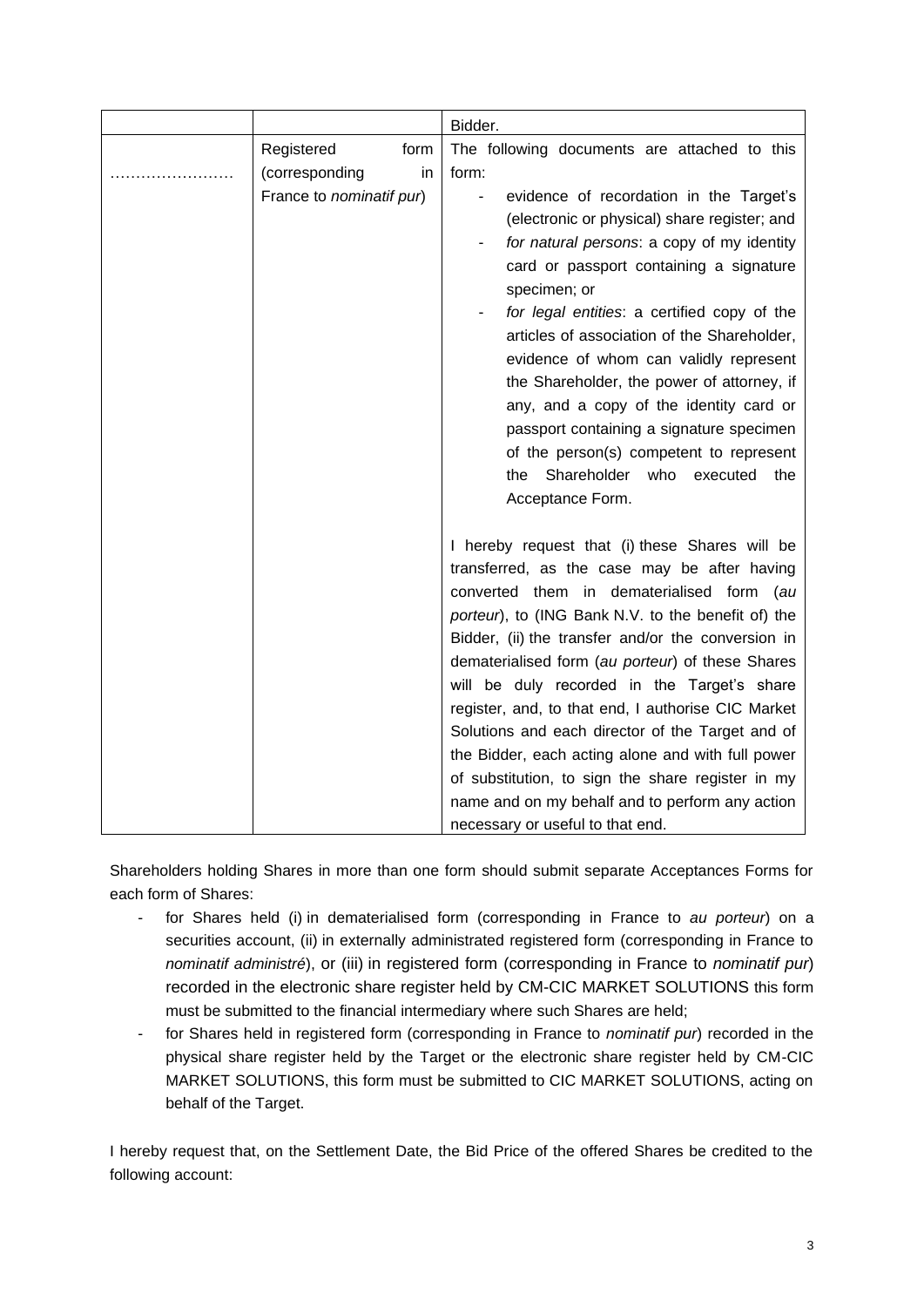| Name bank: |  |
|------------|--|
| IBAN:      |  |
| BIC/SWIFT: |  |

I am aware, agree and confirm that:

- (1) in order to be valid, this Acceptance Form must be submitted in accordance with the applicable acceptance procedure as set out in the Prospectus (Section 8.10) at the latest on the last day of the Initial Acceptance Period (13 April 2022) or, as the case may be, of a subsequent Acceptance Period at 5:40 p.m. (Belgian time), or at any later date as announced in the event of an extension, or any earlier date set by a financial intermediary;
- (2) I am the owner of the Shares; I have the authority and the capacity to accept the Bid; the tendered Shares are free of any charge, claim, security and interest;
- (3) I may withdraw my acceptance at any time during the Acceptance Period during which I have accepted the Bid. For the withdrawal of such acceptance to be valid, it must be notified in writing directly to the financial intermediary with whom I have deposited this Acceptance Form, with reference to the number and form of Shares for which the acceptance is being withdrawn. In the event that I notify my withdrawal to a financial intermediary other than ING Bank N.V., it is the obligation and the responsibility of that financial intermediary to timely notify such withdrawal to ING Bank N.V. Such notification to ING Bank N.V. must take place at the latest on the last day of the relevant Acceptance Period before 5:40 pm (Belgian time), or, if applicable, the date further specified in the relevant notification and/or press release;
- (4) (a) if the Shares belong to two or more persons, all these persons must jointly execute the Acceptance Form;

(b) if the Shares are encumbered with a usufruct, the usufructuary and the naked owner must jointly execute the Acceptance Form;

(c) if the Shares have been pledged, the pledgee and pledger must jointly execute the Acceptance Form, whereby the pledgee explicitly confirms the irrevocable and unconditional release of the share pledge;

(d) if Shares are encumbered in any other manner or are subject to any other charge, claim, security or interest, the Shareholder and all beneficiaries of such charge, claim, security or interest must jointly execute the Acceptance Form, whereby all such beneficiaries explicitly irrevocably and unconditionally waive any and all such charges, claims, securities or interests relating to such Shares;

- (5) the Bidder shall bear the tax on stock market transactions; ING Bank N.V. shall not charge me any commission, fees or other costs under the Bid; if I register my acceptance with a financial intermediary that is not ING Bank N.V., I must inquire about any additional costs that may be charged by such institution and that I am liable for the payment of such additional costs; and
- (6) I have received all information necessary to be able to take a decision on the Bid with full knowledge of the facts, and I am aware of the risks it entails, and I have inquired about the taxes I could owe in the framework of the transfer of my Shares to the Bidder, and which, if need be, I shall bear in full.

Except where indicated to the contrary, the terms used in this Acceptance Form shall have the same meaning as the Prospectus.